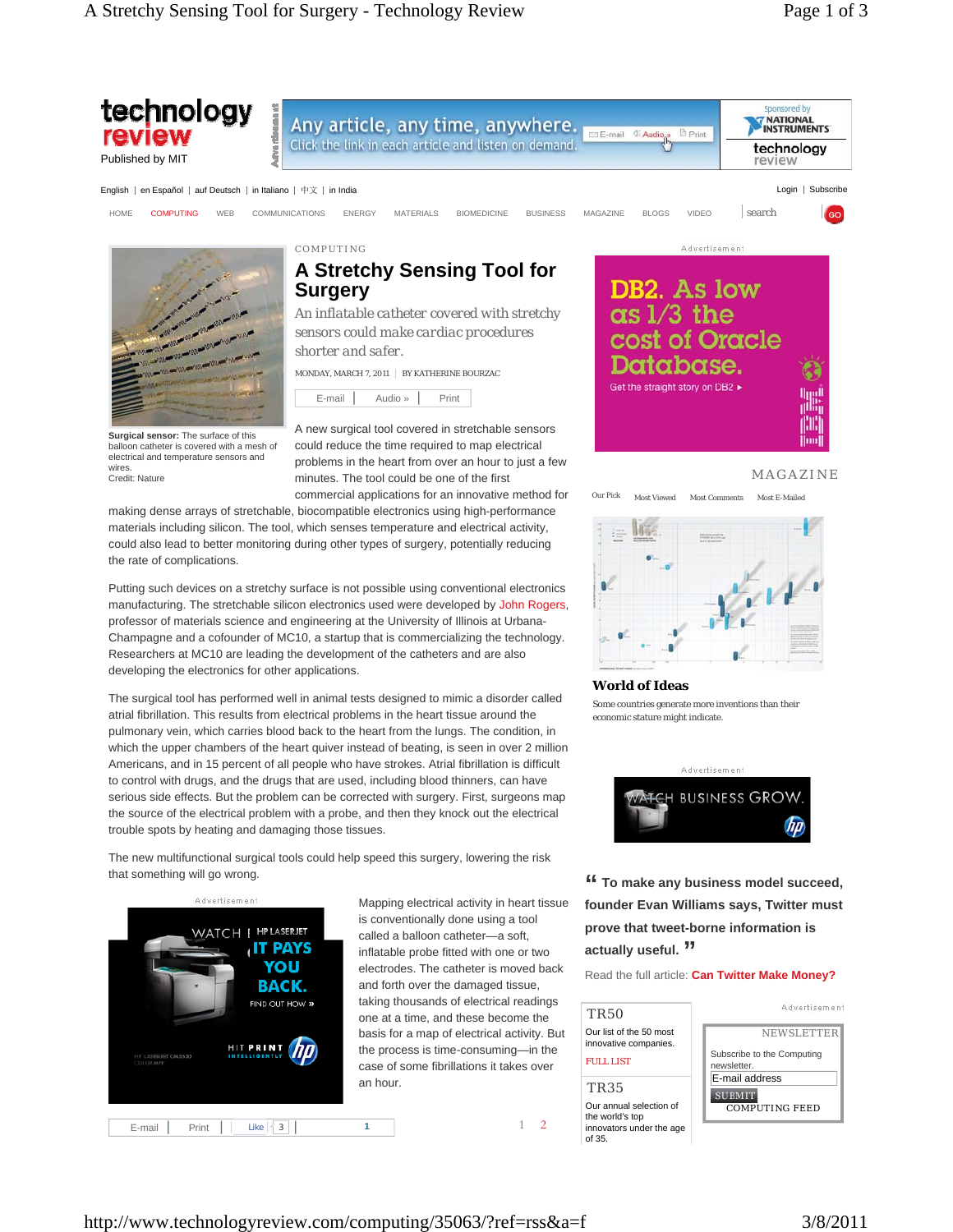

## COMPUTING

## **A Stretchy Sensing Tool for Surgery**

(Page 2 of 2)

MONDAY, MARCH 7, 2011 | BY KATHERINE BOURZAC

The new catheter is covered in a mesh of hundreds of thousands of high-performance sensors and other electronics. It can be placed in the area of interest and inflated, making hundreds of thousands of contacts at once without the need to move it. When fitted with heating elements, it can also be used to perform the ablation—the destruction of the malfunctioning tissue—which normally requires the use of a second catheter. "You can keep it registered with the tissues and increase effectiveness and safety by being more accurate," says Marvin Slepian, a cardiologist at the University of Arizona Sarver Heart Center, who led the animal trials and is a cofounder of MC10.

The temperature sensors in the catheter also enhance safety. If the heart tissue gets too hot during surgery, it can fuse with esophogeal tissue, causing a fatal complication called a fistula. Temperature is currently monitored during surgery using a probe placed in the patient's esophagus. But by the time the tissue there heats up, it's often too late, says Slepian.

The results of the initial tests of the catheter are described this week in the journal *Nature Materials*. Slepian is now leading tests of the sensor-covered catheters in larger animals and is testing their use as a way to map and treat more complicated arrhythmias in the ventricles of the heart. He says the company is still deciding what path to take toward clinical approval of the tool, pending continued successful tests in animals. If clinical trials are required by the Food and Drug Administration, he says, it will be a few years before the tool reaches the market.







MAGAZINE



## **World of Ideas**

TR35

of 35.

Some countries generate more inventions than their economic stature might indicate.

Advertisement

**" To make any business model succeed, founder Evan Williams says, Twitter must prove that tweet-borne information is actually useful. "**

Read the full article: **Can Twitter Make Money?**